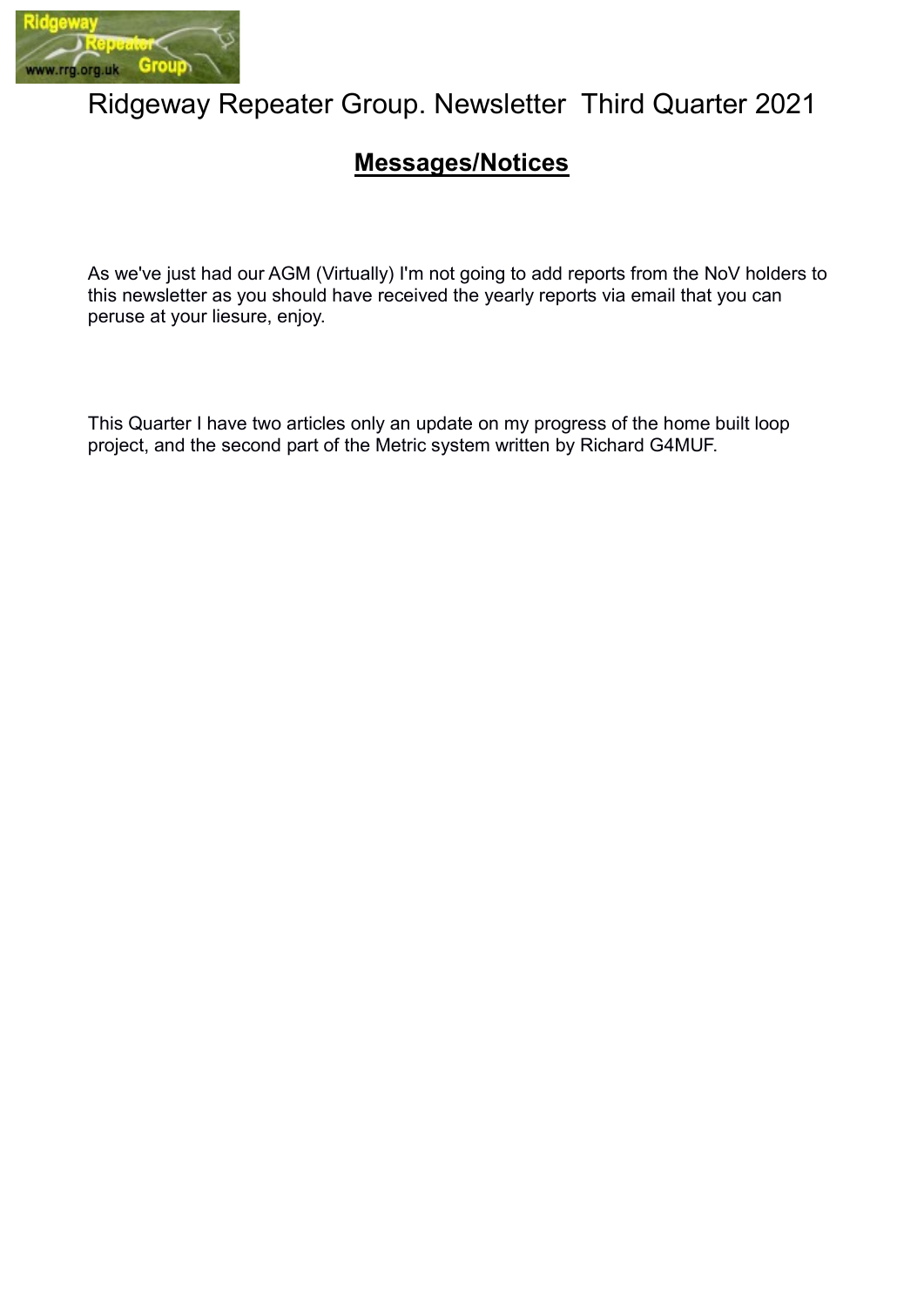# Thoughts on the Metric System

# Part 2

The Metric System spread like a enormous flood over the world, but a few islands remained defiant, or only temporarily covered. Metrication of the calendar and of time lasted only a short while, but only in France. Similarly, the degrees-minutes-seconds for angles and latitude/longitude never caught on outside France. The latter case is enlarged upon below.

# Today we have naming of 'parts'

A development over the last 100 years is (re)naming quantities after the scientist who worked in that field. Thus kilo- and megacycles per second' to measure radio waves became 'kilo- and megahertz'. New units which had 'no previous abode', such as volt, amp, ohm, coulomb, henry, farad were named after scientists at the outset of electrical research and came about out of the blue as new entities. Pascals for pressure instead of bars is another example of 'name-dropping' (or name-picking-up).

Centigrade for temperature morphing into Celcius is more involved. There was a specific reason for changing the word "Centigrade": it should in theory mean  $1/100<sup>th</sup>$  of a grade, but a range of temperature from 0 to 100 C was never called one 'Grade'.

See next section for the other reason.

#### The 100-degree right-angle and French maps

The word Grade was already taken up to 'metricate' angles, i.e. 100 Grades per right-angle instead of 90 degrees, by the Academie Francais in the 1790s. Known as a centesimal (i.e. hundredths) system, each grade (or grad, sometimes) is further divided into 100 equal parts called centigrades, and each centigrade is further subdivided into 100ths. These two subdivisions can alternatively be called "centigrade minutes and seconds". .French survey maps, produced by Institut Geograhique National (IGN) have always been based on this metric version of latitude and longitude (and Paris as its central meridian, not Greenwich!). The latitude of Paris might be written on a map's margins as 54g 25 or as 54,25 gr (continentals swop commas and full-stops with numbers, compared to anglo-US etc use). The North pole is thus at latitude 100g 00 or 100,00 gr. On a map's W or E edge, these latitude ticks vary slightly in length (as do degree latitudes) due to the Earth having a greater radius at the equator than the poles. Nevertheless these centigrads are very close to 1-Km apart, in the same way as one nautical mile is very close to a hexagesimal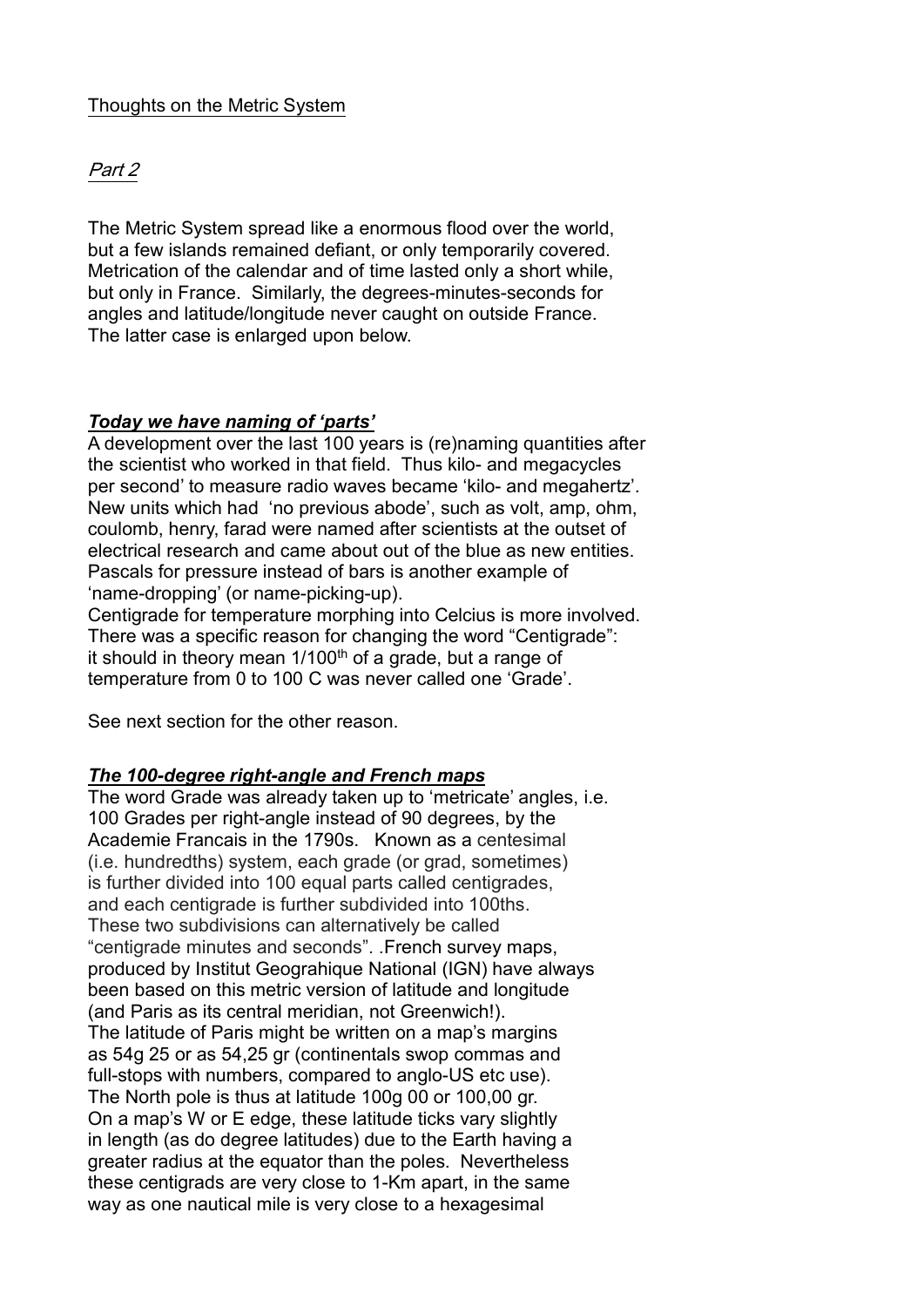minute of latitude, so are a ready-to-use scale on every chart. As an aside, some IGN maps refer to 'Myriametres' for gridlines spaced 10 Km apart. This seems to be the only use of the Myriaas a prefix for 10,000 units. In France one may find a toposcope (Table d'orientation) being a panoramic display on a mountain top showing the skyline, and a few of these, mostly created at the behest of the Touring-Club de France (1906-1957), have bearings in grades, so for example 100 gr for East and 200 gr for South instead of 90, 180 degrees, at Grand Taureau in the Jura mountains, as shown here:-



The Grad system for angles is one branch of the metric system that never took off internationally. Sailors and astronomers prefer degrees-minutes-seconds so that one arc-minute of latitude equals one nautical mile on the chart, and the hours-minutes-seconds used for timekeeping meshes and kept things simpler. The Academie Francais tried to introduce decimal time, with 10 months in a year, 10 hours per day, subdivided into 100 minutes, but that did not last even in France. The years measured as Anno Domini were replaced with a new Year Zero, being the French Revolution, and that too lasted a very short time.

Richard G4MUF June 2021.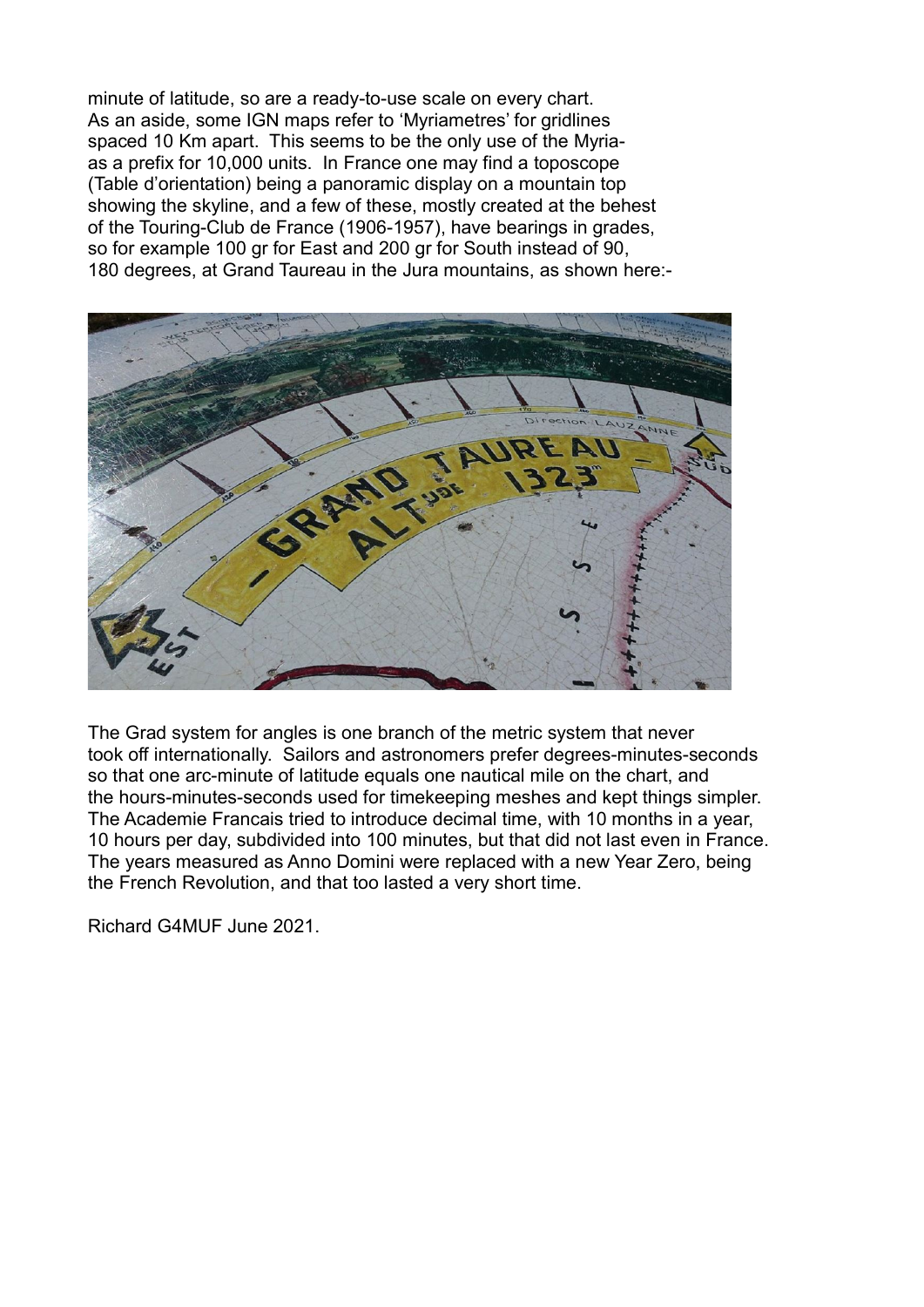# Update 3 on my home built loop antenna project.

This seems to becoming a bit of a saga as I've had some setbacks and some light bulb moments in the past months since the previous newsletter. Not going to dwell on all my mishaps as I'm slowly progressing with the construction of the motorised tuning setup for the variable capacitor that I'm using, the first setback was when testing the electric motor that has a gearbox attached to it failed and I could not get it to turn forwards or backwards. So checked power input i.e. the rechargeable batteries in a pack designed to hold 8 AA batteries and after a quick check with the voltmeter, I still had around 9 volts which should be enough I thought to drive the motor. Just in case this wasn't enough I found another battery holder which would hold 10 AA's I filled the holder with the appropriate amount of batteries and checked the voltage again and had around 12 volts which I thought would be enough to drive the motor even under load. Then re-connected the batteries to the motor again only to find nothing turning, so I investigated the issue by taking the gearbox apart and trying the motor again only to find that the motor was working okay it was the gearbox that was faulty. I now turned my thoughts to finding a suitable replacement and I spied what I thought was an ideal replacement motor with a gearbox but this gearbox was open in a cage so could if need be easily diagnosed and possibly fix if it went wrong. So I duly ordered said item only to find when it arrived to be so small, it was about an eighth of the size of my original motor\* so it was useless, so if anyone needs a very small or should I say minute geared electric motor please contact me. So this made me take a look at what I've been given to see if I could adapt my design of a bracket to hold one of the motors, and of course this wasn't possible, so attempted to make a new bracket, but after not concentrating properly it turned out a bit lopsided so it got put to one side and I thought to myself calm down leave it for a while (nearly a week) and perhaps I could come up with a solution. By doing this I now have two brackets spare apart from the original one, so I'm well prepared for the next step which is working on the gearing between the motor and variable capacitor spindle before going any further. The light bulb moment was the setup of power to the switch to make the motor turn in both directions forward and backwards. I had been given a switch that was centre off left and right to switch on but when switch lever is released it returns to the centre, the light bulb moment comes now if I put the feed to the motor on the centre pins of the switch I can feed the batteries one lot connected +/- in the normal way and the second side in the reverse order to supply -/+ to make the motor turn backwards so that part has been manufactured and the motor works well with this setup so I will class that as an easy win for me, but I still need to sort out the gearing issue but as I said earlier I'm making progress so please bear with me until it is completed and in a working state.

Authored by Your Scibe Ken G1NCG.

3 Views of small motor with a penny to show size.